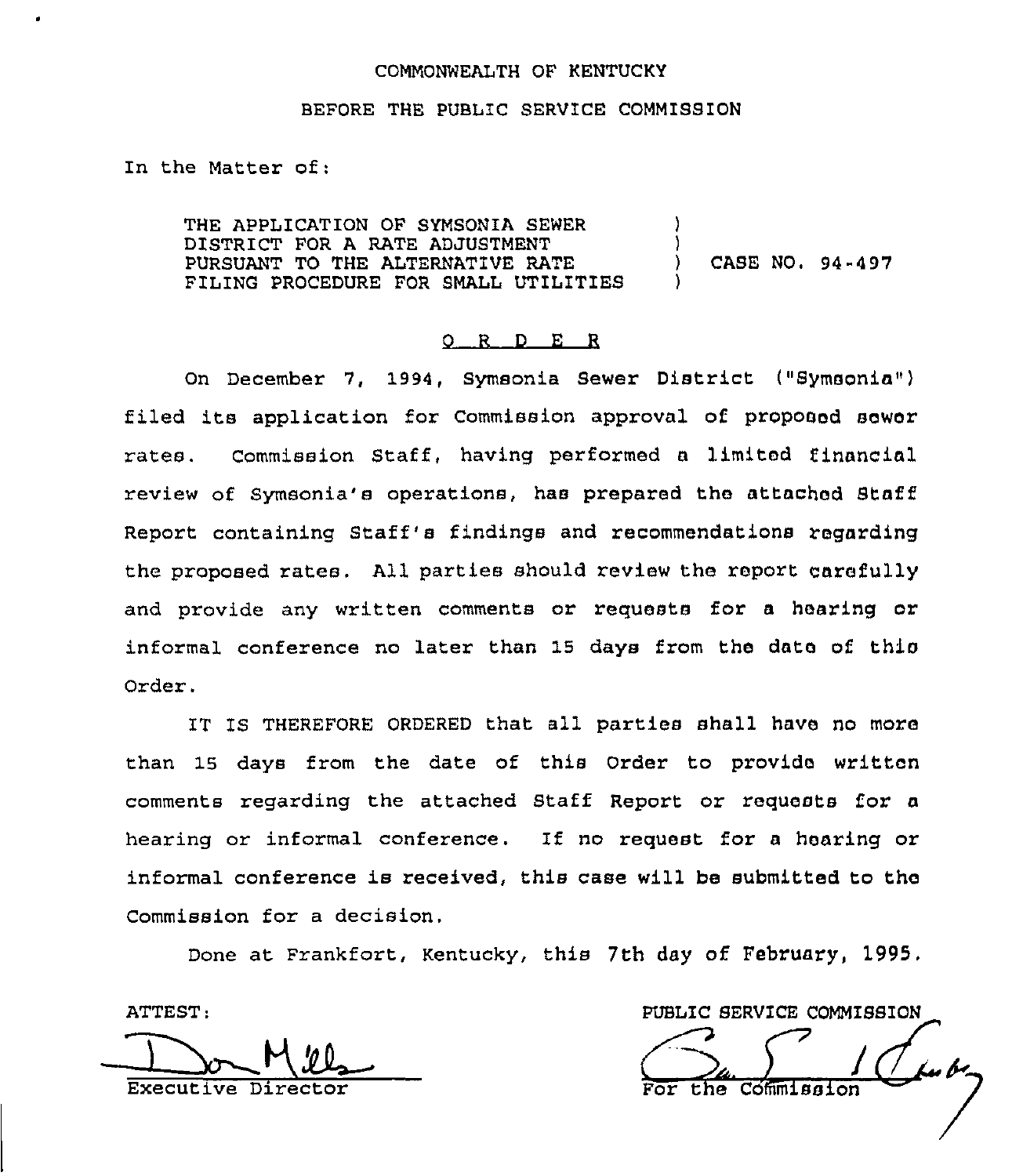#### COMMONWEALTH OF KENTUCKY

## BEFORE THE PUBLIC SERVICE COMMISSION

## In the Matter of <sup>i</sup>

 $\ddot{\phantom{a}}$ 

 $\bullet$ 

THE APPLICATION OF SYMSONIA SEWER DISTRICT FOR A RATE ADJUSTMENT PURSUANT TO THE ALTERNATIVE RATE FILING PROCEDURE FOR SMALL UTILITIES ) )<br>) ) CASE NO. 94-497 )

#### STAFF REPORT

Prepared By: Karen Harrod, CPA Public Utility Financial Analyst, Chief Water and Sewer Revenue Requirements Branch Division of Financial Analysis

 $\hat{\mathbf{r}}$ 

Prepared Byt John Geoghegan Public Utility Rate Analyst, Principal Communications, Water and Sewer Rate Design Branch Research Division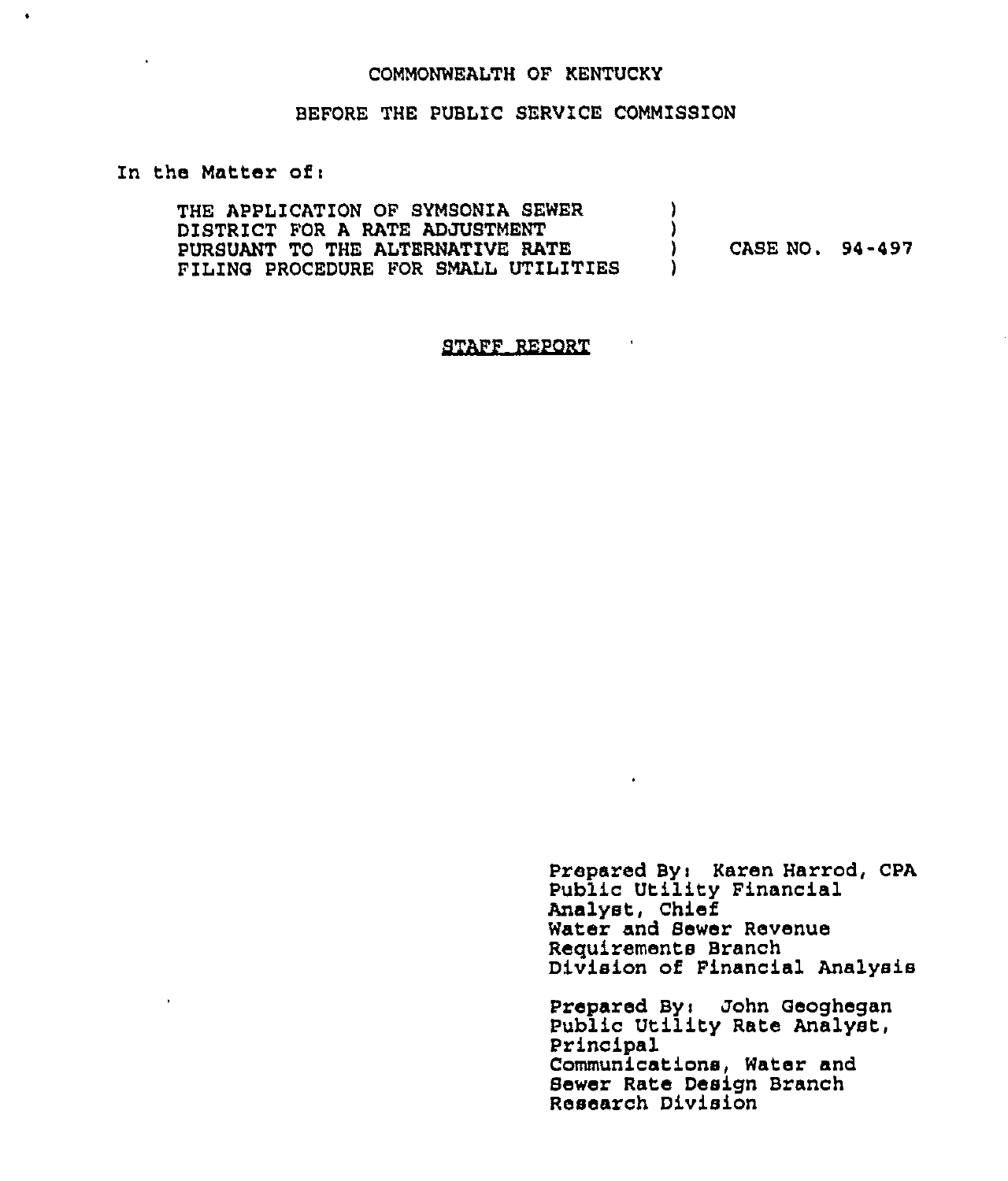## STAFF REPORT

#### QN.

## SYMSQNIA SEWER DISTRICT

#### CASE NO. 94-497

On December 7, 1994, Symsonia Sewer District ("Symsonia") filed an application with the Kentucky Public Service Commission ("Commission") seeking approval to increase its tariffed sewer rates by 25 percent. Symsonia requested assistance from Commission Staff ("Staff") in the preparation of its Alternative Rate Filing Form as allowed pursuant to 807 KAR 5:076, Section 2. In order to assist in the preparation of this application, Staff performed a limited financial review of Symsonia's operations for the test year, the calendar year ending December 31, 1993.

Karen Harrod of the Commission's Division of Financial Analysis performed the limited review on August  $2-3$ , 1994. Ms. Harrod is responsible for the preparation of this Staff Report except for the determination of Normalized Operating Revenue, Rate Design, and Appendix B, which were prepared by John Geoghegan of the Commission's Division of Rates and Research.

## Scope

The scope of the review was limited to obtaining information as to whether the test period operating revenues and expenses were representative of normal operations, Insignificant or immaterial discxepancies were not pursued and are not addressed herein.

During the course of the review, Symsonia was advised that all proposed adjustments to test year expenses must be supported by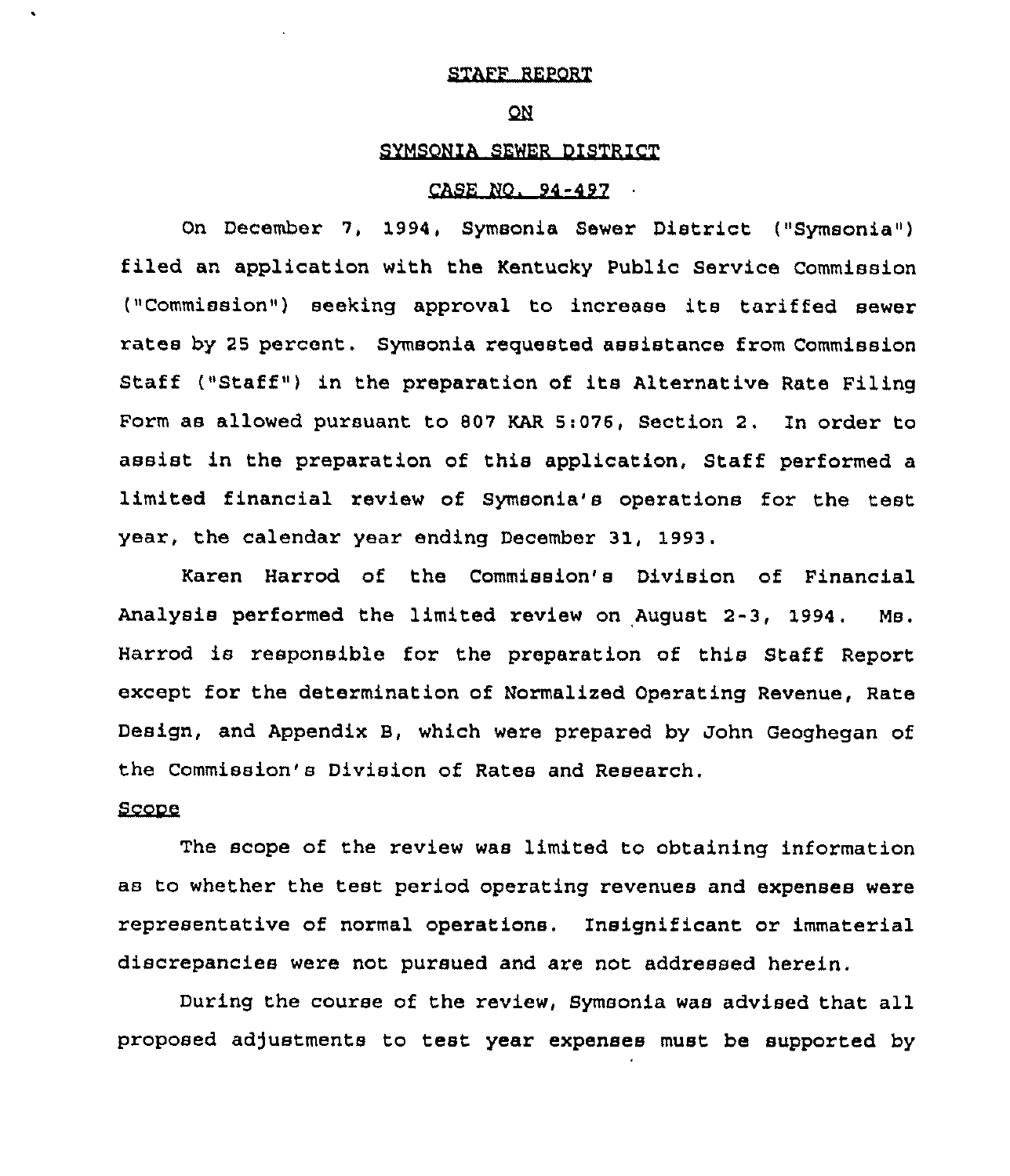Staff Report PSC Case No. 94-497 Page <sup>2</sup> of <sup>6</sup>

some form of documentation and that all such adjustments must be known and measurable.

It should be noted that Symsonia's operations consist of both a sewer division and a water division. As a result, certain expenditures are allocated between the two divisions. For ratemaking purposes, these expenditures have been allocated on a 50:50 basis, as recommended in the December 31, 1992 audit report of Staff, dated August 25, 1993.

#### Analvsis of Ooeratina Revenues and Exoenees В.

### Oneratina Revenue

In its application Symsonia's proposed test year normalized revenue was erroneously stated as \$50,385. Staff has calculated the correct amount of test year normalized revenue to be \$47,988.1 This results in a decrease to test year operating revenue of \$ 2,253.

## Ooeratine Exoenses

Symsonia reported test year operating expenses of \$71,083 which it proposed to adjust by a net increase of  $$3,161$ . The proforma adjustments to test period expenses are discussed in the following sections of this report,

## Salaries & Wages

For the test year Symsonia reported salaries and wages expenses of \$23,428 based on an allocation of 66 percent of salary expense to sewer operations. An adjustment was proposed to

 $\mathbf{1}$  $$18.60 \times 215$  customers x 12 months = \$47,988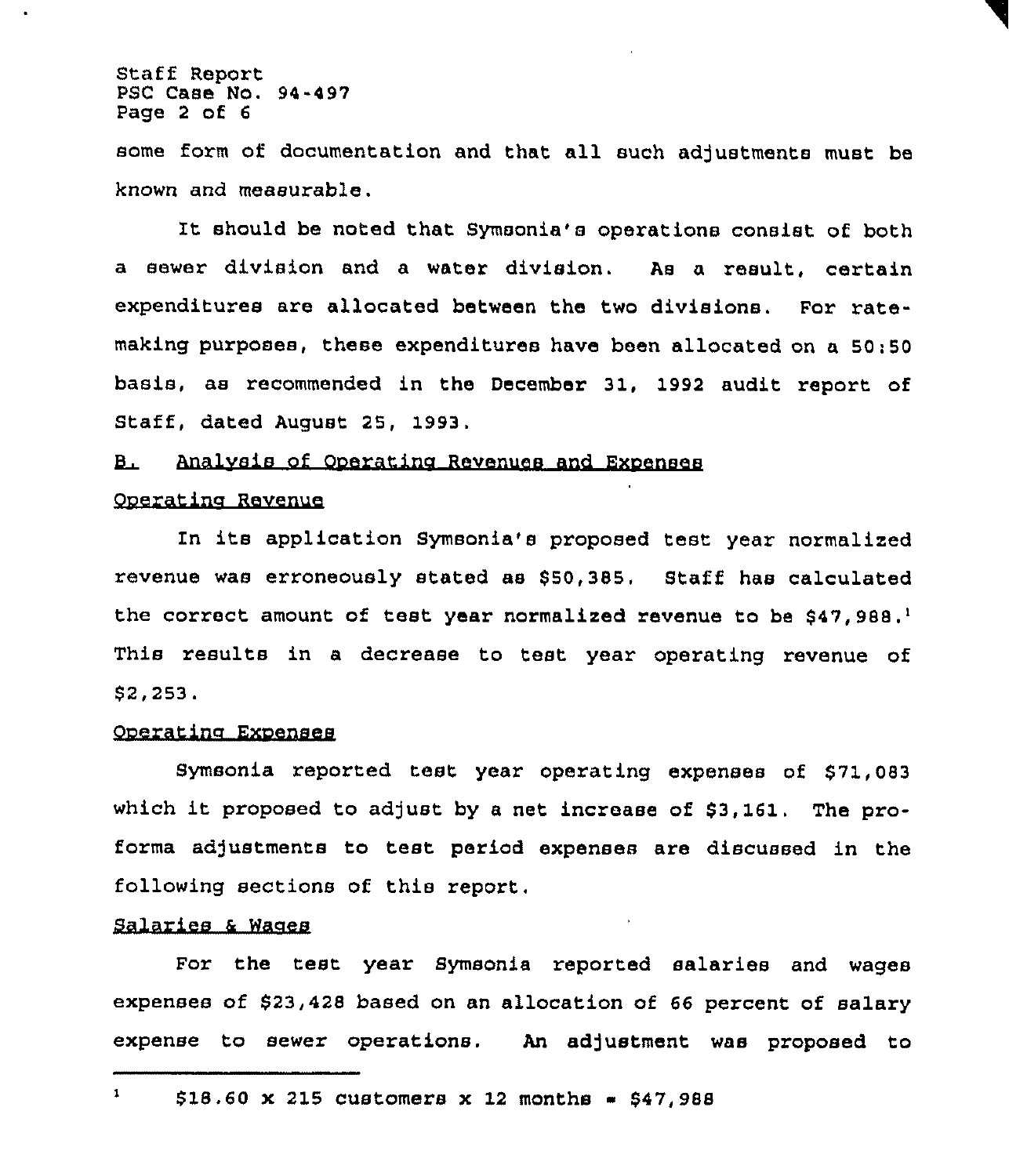Staff Report PSC Case No. 94-497 Page 3 of <sup>6</sup>

decrease this account by \$2,248 to reflect the current level of salary expense. This includes a 25 cent per hour raise for each employee which became effective January 1, 1995, and reflects a revised allocation of 50 percent of salary expense to sewer operations. Staff is of the opinion that this adjustment is known and measurable and should be allowed for rate-making purposes. Therefore, an adjustment has been included to decrease salaries and wages expenses to a pro forma level of \$21,180.

## Chemicals

Symsonia reported test year chemicals expense of  $$1,263$ . An adjustment was proposed to increase this account by \$456 to reflect the increased cost of chemicals subsequent to the test year. Symsonia uses a 50-pound bag of ferri-floc each day. In August of 1994 the cost of ferri-floc increased from \$16.25 to \$17.50, or \$1.25 per bag. This results in an increase to chemicals expense of  $$456.^2$  Accordingly, Staff recommends this adjustment be allowed in the determination of Symsonia's revenue requirement.

# Outside Services

During the test year Symsonia incurred outside services expense of \$600, \$300 of which was allocated to sewer operations An adjustment was proposed to increase this account by \$50 to reflect the current level of expense for accounting services. This adjustment was calculated as follows:

 $\overline{\mathbf{a}}$  $365 \times $1.25 = $456$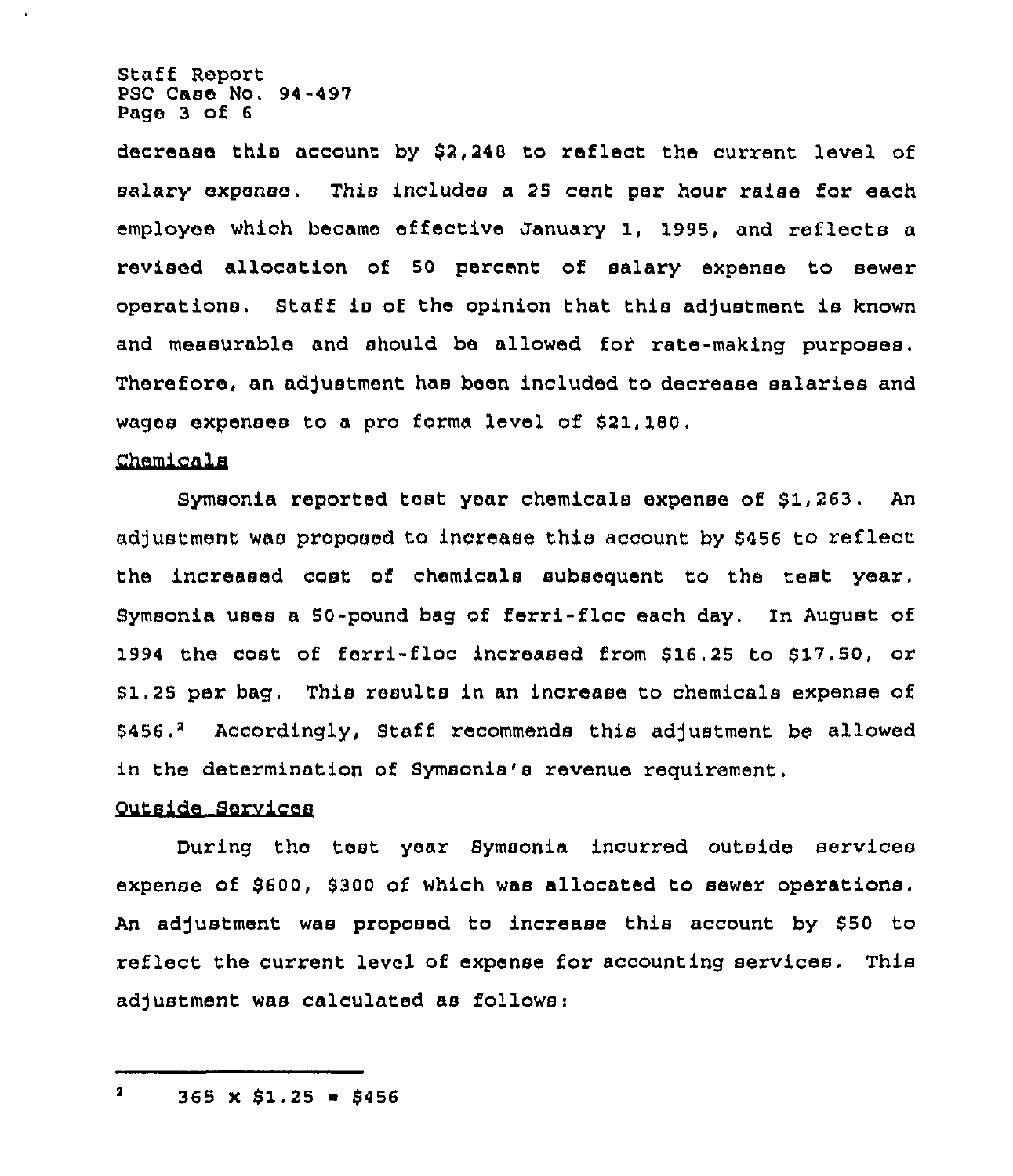Staff Report PSC Case No. 94-497 Page <sup>4</sup> of <sup>6</sup>

| 4 OI 6                            |                                      |                                         |                                         |
|-----------------------------------|--------------------------------------|-----------------------------------------|-----------------------------------------|
| 1994 Expense<br>Test Year Expense | <b>Total</b><br>\$700<br><u>_600</u> | 501-Sewer<br><b>S350</b><br><u>_300</u> | 501-Water<br><b>S350</b><br><u>_300</u> |
| Proposed Increase                 | <u> 5100</u>                         | <u>S 50</u>                             | <u>s 50</u>                             |

Staff recommends the proposed adjustment be included for ratemaking purposes.

#### Deoreciation Exoense

Symsonia reported test year depreciation expense of \$21,750. An adjustment was proposed to include depreciation for necessary capital expenditures that have been or will be purchased when funds are available. The proposed increase of 55,075 was calculated as follows:

| Description<br>Pump<br>Flotation Unit<br>Backhoe (50% - Sewer) | <b>Total</b><br>Est. Cost<br>83,187<br>12,212<br>39,900 | Estimated<br>Serv. Life<br>5 yrs.<br>5 yrs.<br>$10$ $Y2B.$ | Annual Exp.<br>\$637.00<br>2,443.00<br>1,995,00 |
|----------------------------------------------------------------|---------------------------------------------------------|------------------------------------------------------------|-------------------------------------------------|
| Proposed Increase                                              |                                                         |                                                            | \$5,075,00                                      |

Staff concurs with this adjustment and therefore, has included the increase to depreciation expense of 85,075.

## Taxes other than Income Tax

For the test year Symsonia reported taxes other than income tax expense of  $$2,385$ . A decrease of  $$172<sup>1</sup>$  has been proposed to reflect the appropriate level of FICA expense based on the recommended decrease to test year salaries and wages expense.

| Recommended Salary Decrease<br>Applicable FICA Rate |                      | S2,248<br>$-7.65$ |
|-----------------------------------------------------|----------------------|-------------------|
|                                                     | Recommended Decrease | <u>5 172</u>      |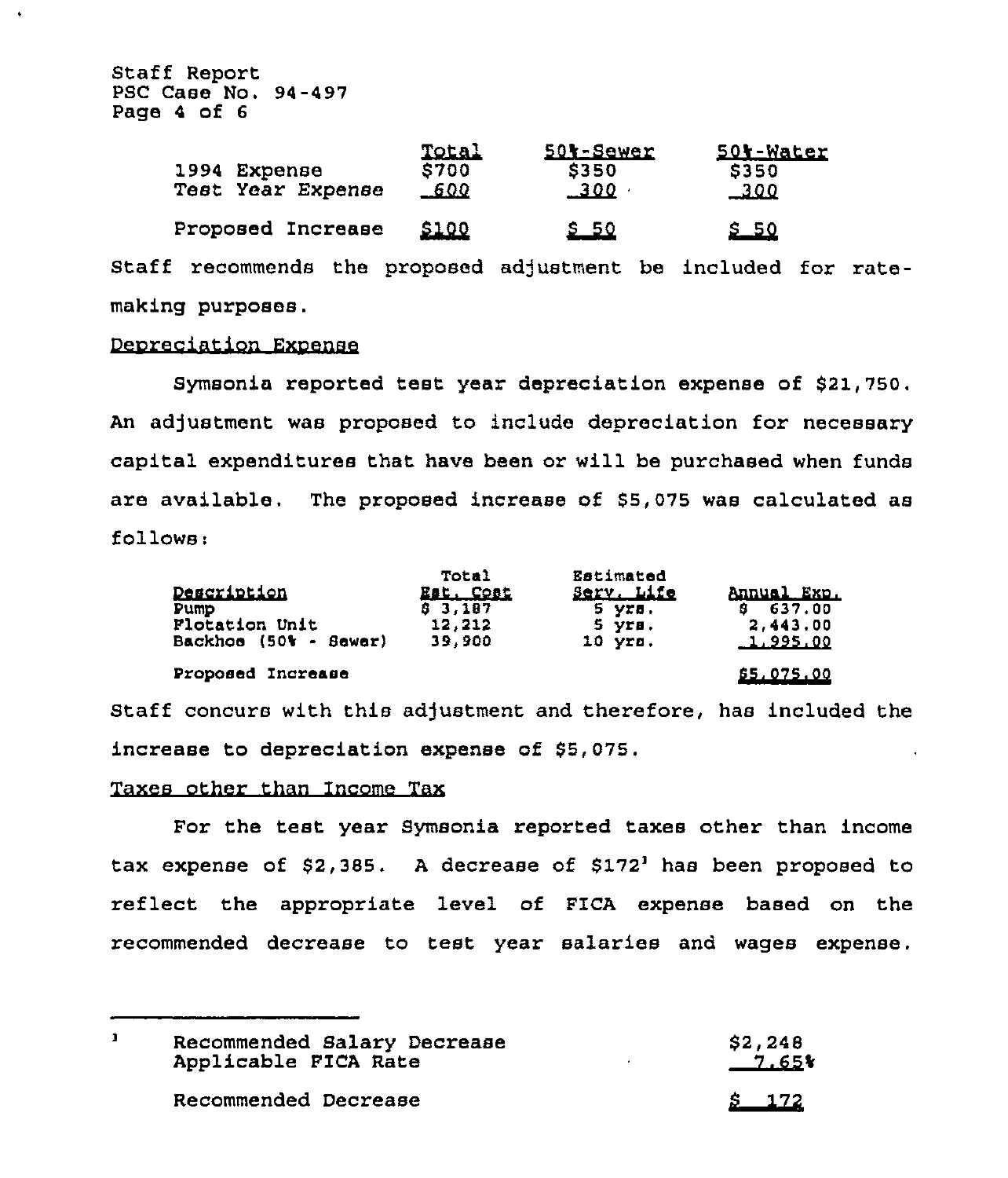Staff Report PSC Case No. 94-497 Page 5 of <sup>6</sup>

Staff is of the opinion that this adjustment should be included for rate-making purposes,

## Ooerations Summarv

Based on the recommendations of Staff, Symsonia's operating statement would appear as set forth in Appendix <sup>A</sup> to this report.

# C. Revenue Requirements Determination

Symsonia requested an increase in its flat sewer rate from \$ 18.60 to \$23.30, or 25 percent. This results in an increase to operating revenues of \$12,126.<sup>4</sup> Based on Staff's adjusted operations and the operating ratio of .88 normally allowed by the Commission, Staff believes Symsonia could )ustify additional revenue of \$34,778.' However, since Symsonia's proposed increase produces a positive cash flow of \$14,297<sup>6</sup> and would allow Symsonia

| $\blacktriangleleft$ | 215 customers $x$ \$23.30 $x$ 12 months<br>Normalized test year revenue          | \$60,114<br>47,988              |
|----------------------|----------------------------------------------------------------------------------|---------------------------------|
|                      | Proposed Increase                                                                | \$12.126                        |
| G.                   | Pro forma Present Rate Operating Expenses<br>Operating Ratio                     | \$74,244<br>88                  |
|                      | Required Revenue                                                                 | \$84,368                        |
|                      | Pro forma Present Rate Operating Rev.<br>Les:<br>Other Income                    | 47,988<br>1,602                 |
|                      | Allowable Revenue Increase                                                       | 5.34.778                        |
| -6                   | Adjusted Operations<br>Proposed Revenue Increase<br>Add:<br>Depreciation Expense | \$(24, 654)<br>12,126<br>26,825 |
|                      | Net Cash Flow                                                                    | <u>5 14,297</u>                 |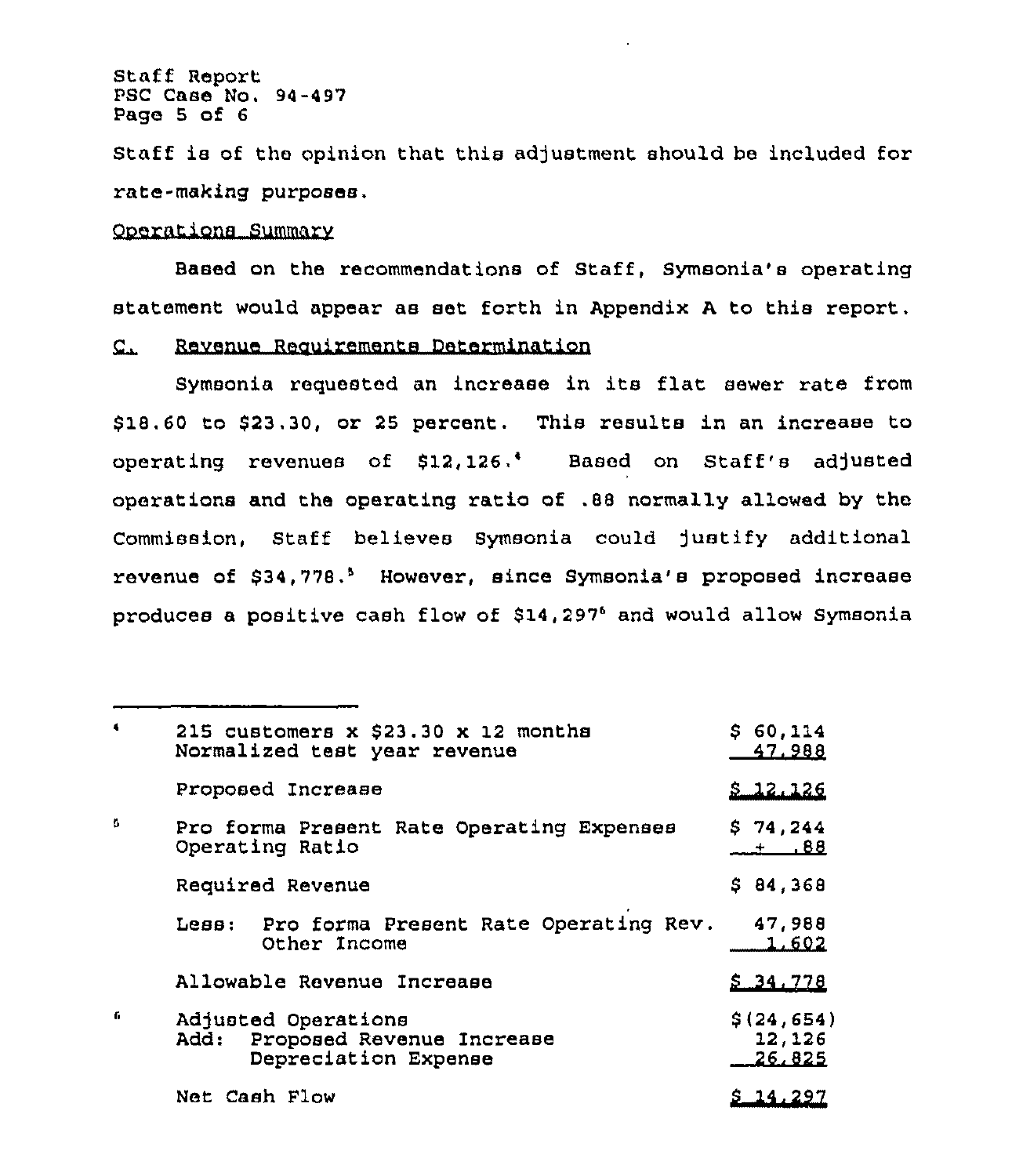Staff Report PSC Case No. 94-497 Page 6 of <sup>6</sup>

to meet its operating expenses, Staff recommends the proposed rates be accepted.

If Symsonia chooses to amend its application to reflect rates that will generate the additional revenue of \$34,778 which Staff believes could be )ustified, it should do so when filing comments to the Staff Report. In the event that Symsonia does request rates that differ from those previously noticed to its customers, it should be required to renotice its customers of the new proposed rates.

# D. Rate Design

Symsonia charges a flat monthly rate based on a residential equivalency. Staff agrees with this method and proposes no change to the present rate design.

E. Signatures

<u>Kaien Nazad CPH</u>

Piepared By: Karen Harrod, CPA Public Utility Financia Analyst, Chief Water and Sewer Revenue Requirements Branch Financial Analysis Division

Prepared By Clichn Geoghegan Public Utility Rate Analyst Principal Communications, Water and Sewer Rate Design Branch Rates and Research Division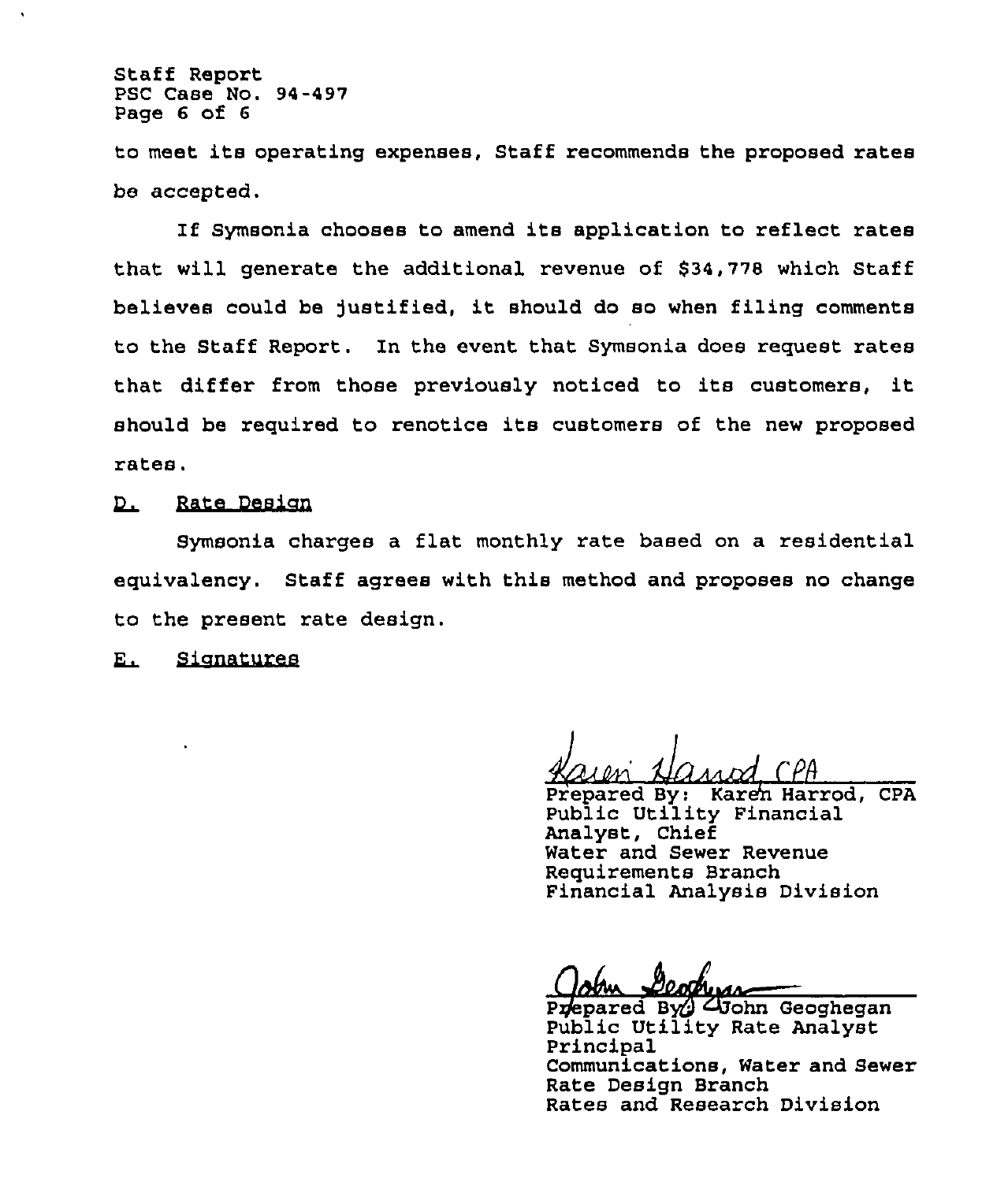# APPENDIX A STAFF REPORT CASE NO. 94-497

 $\mathbf{A}^{\dagger}$ 

# SYMSONIA SEWER DISTRICT STATEMENT OF OPERATIONS Test Year Ended 12/31(93

|                               | <u>Test Year</u> | Recommended<br>Adjustments | Adjusted<br>Test Year |
|-------------------------------|------------------|----------------------------|-----------------------|
| Operating Revenues            | \$50,241         | \$(.2, 253)                | \$47,988              |
| Operating Expenses:           |                  |                            |                       |
| Salaries & Wages              | \$23,428         | \$(2,248)                  | \$21,180              |
| Fuel & Purchased Power        | 10,494           |                            | 10,494                |
| Chemicals                     | 1,263            | 456                        | 1,719                 |
| Misc. Supplies & Expense      | 1,542            |                            | 1,542                 |
| Maintenance                   | 2,002            |                            | 2,002                 |
| Customer Records & Collection | 2,497            |                            | 2,497                 |
| Uncollectible Accounts        | 158              |                            | 158                   |
| Office Supplies & Other       | 3,432            |                            | 3,432                 |
| Outside Services              | 300              | 50                         | 350                   |
| Insurance<br>Depreciation     | 1,832<br>21,750  | 5,075                      | 1,832<br>26,825       |
| Taxes other than Inc. Taxes   | 2.385            | 172)                       | 2.213                 |
|                               |                  |                            |                       |
| Total Operating Expenses      | $S$ 71 083       | 5, 3, 161                  | 5.74.244              |
| Operating Income              | \$(20, 842)      | \$(.5, 414)                | \$(26, 256)           |
| Other Income                  | 1.602            |                            | 1.602                 |
| Adjusted Operations           | \$(19, 240)      | 5(5.414)                   | \$(24.654)            |

 $\sim 10^{-10}$